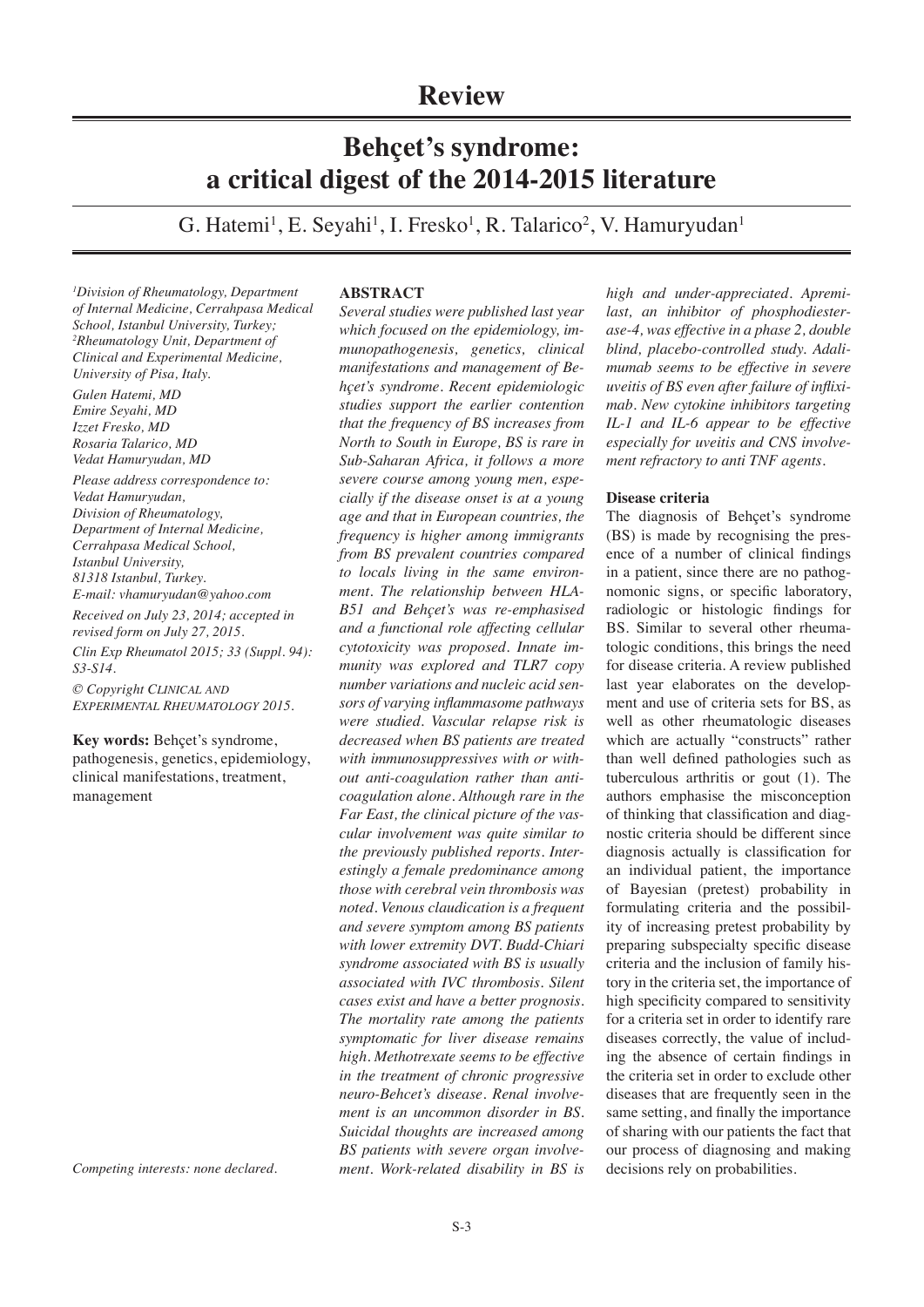# **Epidemiology**

The differences between geographies regarding the clinical manifestations of BS continue to be puzzling for researches. Several studies are published every year, reporting disease characteristics in a certain geography or a certain ethnic group. During the previous year, there have been reports on BS manifestations from Nigeria and from Azerians living in Iran (2, 3).

BS is known to be rare in Sub-Saharan Africa (4). A recent report from Nigeria showed that 15 patients were diagnosed with BS between 2007 and 2011, in the Lagos State University Teaching Hospital that receives patients from all over Nigeria (2). Nine of these patients were men, 6 were women, mean age at disease onset was 27 and mean age at diagnosis was 33 years. None of the patients had a family history of BS. Eye involvement was frequent among these patients, affecting 12/15 (80%). This may be due to a referral bias due to referral of the most severe patients to this university hospital, or may reflect the difficulty of diagnosis unless a severe organ involvement is present, in an area that BS is not commonly seen and easily recognised. Two of these patients with eye involvement had lost vision. Additionally 2 patients had CNS involvement, 1 patient had deep vein thrombosis and another had superficial thrombophlebitis.

Khabbazi and colleagues reported the demographic and clinical features of 166 Azeri BS patients who lived in Iran (3). There were more men in their cohort compared to women, with a male to female ratio of 1.7. The mean age was 25.8±8.9 years, mean disease duration at the time of diagnosis was 8.6±4.6 years and 4.8% of these patients had a family history of BS. The frequency of ocular involvement was 58%, vascular involvement was 9%, central nervous system (CNS) involvement was 3% and gastrointestinal involement was 0.6% among these patients. There was no difference between men and women regarding the frequency of clinical manifestations. However men with BS had more active disease with significantly higher Iranian Behçet's Disease Dynamic Activity Measure scores (3.1±2.9

*vs.* 1.8±1.3, *p*=0.002). Additionally, eye involvement was more severe among men. More men had retinal vasculitis (26.9% *vs.* 14.5%, *p*=0.005) and panuveitis (23.1% *vs.* 8.1%, *p*=0.008). Overall, 11.5% of their patients had lost vision in 1 eye and 1 patient had lost vision in both eyes.

Another recent report from Iran is the Community Oriented Program for Control of Rheumatic Diseases (COP-CORD) study (5). This is a cluster randomised, field based prevalence study that looked at the prevalence of several musculoskeletal and rheumatologic conditions including BS, in Sanandaj (5). In this study BS prevalence was reported as 10 per 100,000 (95% CI 5 to 29). Previous COPCORD studies from other parts of Iran had reported a BS prevalence of 8 per 100,000 (95% CI 4 to 16) in Tehran and 23 per 100,000 (95% CI 8 to 63) in Zahedan (6,7).

The highest prevalence of BS had been reported from Turkey, Istanbul as 421 per 100,000 in a population based field survey and there were 4 other prevalence studies showing prevalences between 370 and 20 per 100,000 individuals (4). Recently a new prevalence study was published. This time, from central Turkey (8). This was a field study where 5218 individuals were screened with a standard questionnaire (8). The prevalence was reported as 17 per 100,000 (95% CI 8 to 33), the lowest prevalence that was reported from Turkey until now. Interestingly familial Mediterranean fever (FMF) is very common in central Turkey, with a prevalence of 0.92% (5). The low Behçet's prevalence in this area compared to other parts of Turkey may be another evidence for separate segregation of BS and FMF and there have been proposals for co-segregation, mainly through an increased frequency of MEFV mutations among the Behcet patients, as well (9).

The prevalence of BS is known to decrease from South to North (4). In two previous prevalence studies from Italy, the prevalence was reported as 3.8 per 100,000 (95% CI 2.0–5.8) in Reggio Emilio in Northern Italy and 15.9 per 100,000 (95% CI 8.9–28.5) in Potenza in the south (10, 11). This time another group from Northern Italy looked at

Behçet's prevalence in Brescia (12). The prevalence in Brescia was 4.1 per 100,000 (95% CI 2.9–5.2) confirming the previously observed lower prevalence in the North. However this was not a field survey. The cases that were identified were already diagnosed patients, recruited from the authors' own database or the regional registry for rare diseases. This may have resulted in some underestimation of the prevalence. The authors also looked at the prevalence of BS in the Italian-origin and Non Italian-origin population living in this area separately. Similar to previous reports from France (13) and Germany (14), the prevalence was higher among immigrants (8.5 per 100,000; 95% CI 3.5–13.5) compared to the Italian-origin population (3.5 per 100,000; 95% CI 2.3–4.6). The non-Italian BS patients were first generation immigrants from Morocco, Albania, Egypt and Senegal. Although such studies are important for shedding light on the issue of genetic versus environmental factors in the pathogenesis of BS, data about prevalence among second and third generation immigrants are needed for a more reliable conclusion on this matter.

#### *Age and gender*

It has long been accepted that BS patients with a young age at disease onset experience more severe disease and major organ involvement (15). A recent study from Tunisia challanges this finding (16). BS patients with disease onset before the age of 20 were compared to those with disease onset after the age of 40 in a retrospective cohort. There were 81 patients (55 men and 26 women) in the younger onset group and 68 patients (45 men and 23 women) in the older onset group. Cutanous involvement, pseudofolliculitis and vena cava thrombosis were more frequent among younger onset patients and joint involvement was more frequent among older onset patients. The proportion of patients with ocular, vascular and CNS involvement as well as nodular lesions and pathergy positivity were similar between younger and older onset patients. However there was no mention of severity and extent of each type involvement and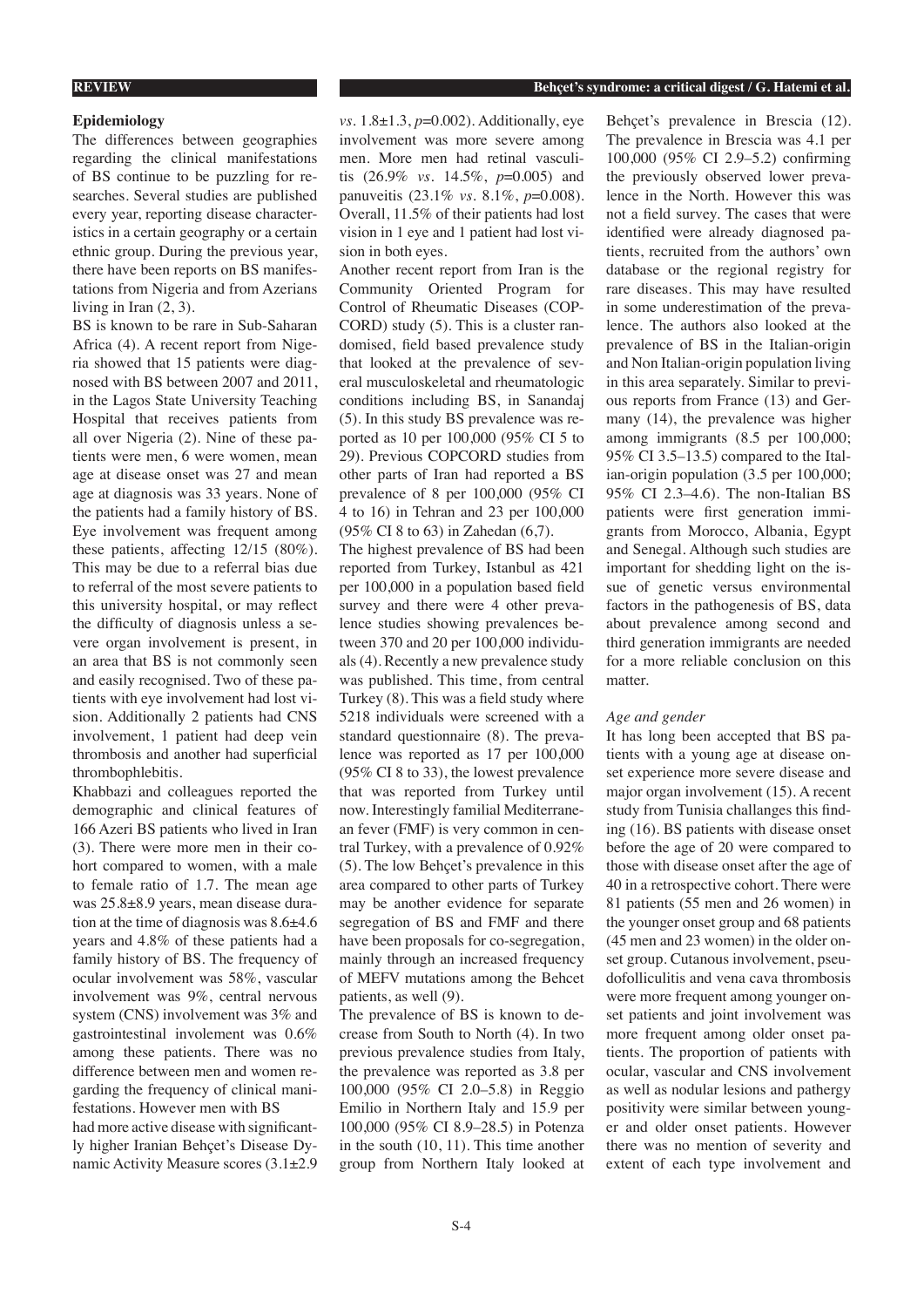having the similar number of patients with each type of involvement does not show that the two groups are similar in severity. Moreover 2.5% of the patients in the young onset group had died compared to none of the patients in the older onset group. HLA B51 positivity rate was similar between the two groups.

It was previously proposed that men with Behcet's syndrome are not free from the risk of major organ involvement, even if they had only mucocutaneous involvement during the early years of their disase (17). This was especially true for those patients with an early age at disease onset. A recent study from Italy also tackled the question of whether being free of major organ involvement during the first years of BS indicates a more favourable outcome (18). In a cohort of 120 Italian BS patients, 62 (34 men, 28 women, mean age 41±6 years) were free of major organ involvement for at least 3 years after diagnosis. Among them, 21 (34%) developed major organ involvement during long term follow-up (mean 8 years). Nine of these patients developed CNS, 9 developed vascular and 3 developed eye involvement. Similar to the Turkish study, the patients who developed major organ involvement were more frequently men  $(19/21)$ , young (mean age  $32±6$  years) and those who had a young age at disease onset (20/21).

Gender is another well known prognostic factor for BS. Men with BS have a more severe disease course with a higher frequency of major organ involvement and higher mortality rates. A recent analysis of a German registry data together with a meta-analysis of 52 other datasets confirmed that there are differences in disease course according to gender and showed that male gender was associated with eye involvement, papulopustular lesions, superficial and deep vein thrombosis, whereas female gender was associated with genital ulcers and joint involvement (19). There were some differences between the German registry and the meta-analysis of other datasets, such as the association of male gender with heart involvement in the registry data and association of pathergy positivity with male gender and erythema nodosum with

female gender in the meta-analysis of other cohorts.

# *Epidemiology of BS as a cause of uveitis*

BS is one of the leading causes of uveitis in countries with a high BS prevalence, in contrast to other parts of the world. A number of manuscripts were published last year that report the causes and patterns of uveitis in ophthalmology clinics in different countries (20-34). When we reviewed these reports we observed that the frequency of BS as the couse of uveitis among all uveitis cases, is somewhat parallel to the general BS prevalence in that country (Table I). The proportion of BS uveitis among all uveitis was 32.2% in Turkey, 10.5% and 12.4% in 2 different parts of Iran, 12.8% in Lebanon, 8.4% in Saudi Arabia and 8.8% in Japan compared to 2.7% in the United Kingdom, 2.9% in Italy, 2% in Germany, 2.1% in Chile and 0.2% in the United States (central Virginia) (25-27, 29, 30, 33, 21-23, 34, 20). This is more pronounced among the panuveitis cases. BS is the cause for panuveitis in 61% of the patients in Turkey, 48% and 34.3% in Iran, 20% in Lebanon, 17.1% in Saudi Arabia and 16.5% in Japan (25-27, 29, 30, 33). Interestingly, even in countries where BS is not a leading cause of uveitis, the proportion of BS among panuveitis may be high. An example to this is Spain where BS constitutes 5% of all uveitis cases, but 25% of the panuveitis patients (24). Some of these studies also reported the causes among men and women separately, although they did not elaborate on the severity or types of uveitis according to gender. In these studies the proportion of BS among men was higher than that in women in countries with a high BS prevalence. These were 22% among men and 5.9% among women in Lebanon, 15% among men and 3.2% among women in Saudi Arabia and 13.4% among men and 3.2% among women in Japan (29, 30, 33). In contrast to these, frequency of BS among men and women were similar in the UK (both 2.7%) and Spain (6.2 and 4.7%) (21, 24). A few of these studies also looked at the causes according to age of onset of uveitis. In Germany all of the BS uveitis had their onset between the ages of 16 and 64, with no BS patients among earlier or older onset uveitis cases (22). In Lebanon 8.3% of patients whose age of onset of uveitis was less than 16 years, 14.8% of those whose age of onset was between 17 and 60, and 5.5% of those whose age of onset was over 60 years had BS (29). In the Spanish cohort, 22% of all uveitis patients were of non-Spanish origin and the diagnoses were similar to those in their geographic origins for these patients (24). The authors emphasise the importance of globalisation and immigrations that seem to change the epidemiology of diseases in Western countries. This finding points out to the need for caution for recognising BS among ophthalmologists practicing in parts of the world with a lower BS prevalence.

#### *Disease assessment*

The lack of validated, generally accepted and widely used outcome measures makes it difficult to compare the results of studies in BS and establish standard management strategies (35). Efforts are continuing to improve this towards developing a core set of outcome measures for BS trials and 2 new outcome measures have been published during the previous year (36, 37).

Bang's group developed an electronic medical report based disease activity index (36). They tested it in 73 Korean BS patients and found a good correlation with Behçet's disease current activity form (BDCAF) (r=0.835) and physician's overall activity assessment score (r=0.782) and a moderate correlation with acute phase reactants (r=0.520 for erythrocye sedimentation rate and r=0.422 for C-reactive protein). The authors report that it takes shorter to complete this index compared to the BDCAF (95 vs 115 seconds). However it should be noted that, the researchers themselves filled BDCAF which is a composite, patient and physician reported index. The fact that this new index is electonic based makes it easy to be integrated with health care systems and easy to use in clinical trials. Some of the disadvantages of this index may be scoring nodular lesions and papulopustular lesions together as skin involvement, scoring arthralgia and arthritis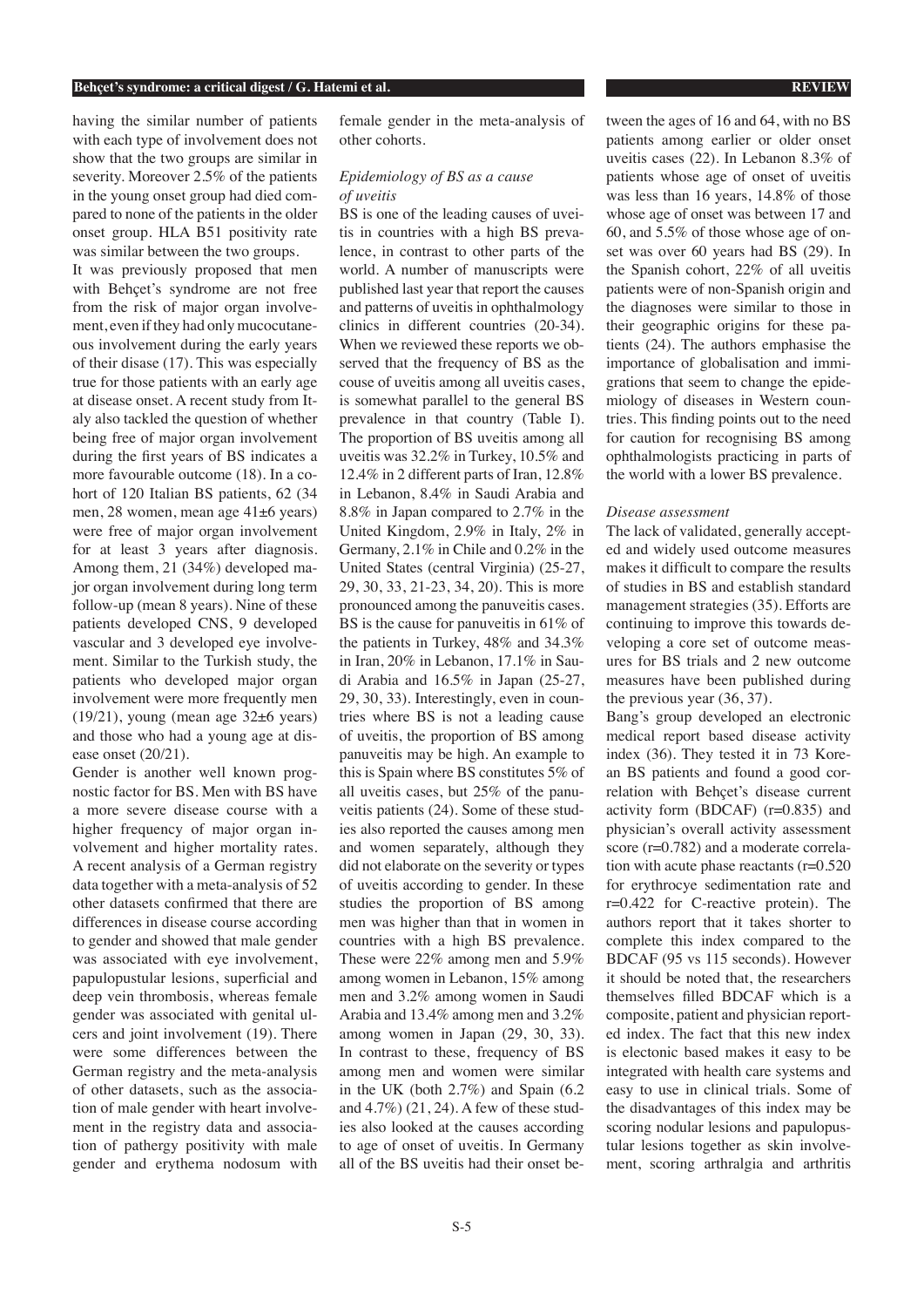Table I. Number of Behçet's syndrome patients among all uveitis patients, reported from uveitis clinics in different countries last year.

| Country, Years covered,<br>No. of patients, (Male/Female)        | Anterior<br>uveitis | Posterior<br>uveitis | Panuveitis     | Intermediate<br>uveitis | Total $(\%)$     | Total among<br>Men                   | Total among<br>Women |
|------------------------------------------------------------------|---------------------|----------------------|----------------|-------------------------|------------------|--------------------------------------|----------------------|
| United States $1984 - 2014$<br>$n = 491$ (M/F = 213/278)         | 0/332               | 0/62                 | $1/71(1.4\%)$  | 0/26                    | $1/491(0.2\%)$   | $\rm NR$                             | NR                   |
| United Kingdom 1991-2013<br>$n = 3000$ (M/F=1377/1623)           | NR                  | <b>NR</b>            | <b>NR</b>      | NR                      | 81/3000 (2.7%)   | 44/1623 (2.7%)                       | 37/1377 (2.7%)       |
| Germany 2012-2013<br>$n = 474$ (M/F = 213 / 261)                 | 4/253(2%)           | 2/100(2%)            | 0/31           | 3/90(3%)                | 9/474(2%)        | $7/213(3.3\%)$                       | $2/261(0.8\%)$       |
| Italy 2004-2013<br>$n = 104$ (M/F = 39/65)                       | NR                  | <b>NR</b>            | NR             | NR                      | $3/104(2.9\%)$   | NR                                   | <b>NR</b>            |
| Spain 2009 - 2012<br>$n = 1022$ (M/F = 465/557)                  | 4/534(0.7%)         | 11/240(4%)           | 39/156 (25%)   | 1/92(1%)                | 55/1022 (5%)     | 29/465 (6.2%)                        | 26/557 (4.7%)        |
| Turkey 1998-2010<br>$n = 1028$ (M/F = 598/430)                   | 42/432 (9.7%)       | 118/256 (46.1%)      | 155/254 (61%)  | 16/86 (18.6%)           | 331/1028 (32.2%) | NR                                   | NR                   |
| Iran 1999-2012<br>$n = 2016$ (M/F = 915/1101)                    | 23/865 (2.6%)       | $6/432(1.4\%)$       | 159/329 (48%)  | 24/390 (6.1%)           | 212/2016 (10.5%) | 111/915                              | 101/1101             |
| Iran (South) 2005-2011<br>$n = 475$ (M/F = 216 / 259)            | $4/190(2.2\%)$      | 21/133 (15.7%)       | 34/99 (34.3%)  | NR                      | 59/475 (12.4%)   | NR                                   | NR                   |
| Iraq 2007-2011<br>$n = 318$ (M/F = NR)                           | $\rm NR$            | NR                   | $\rm NR$       | $\rm NR$                | 26/318 (8.2%)    | $\rm NR$                             | NR                   |
| Lebanon 2009-2011<br>$n = 209$ (M/F = 91 / 118)                  | $3/53(5.6\%)$       | $6/52$ (11.5%)       | $16/80(20\%)$  | $2/24(8.4\%)$           | 27/209 (12.8%)   | 20/91 (22%)                          | $7/118(5.9\%)$       |
| Saudi Arabia 1998 - 2013<br>$n = 642$ (1220 eyes)(M/F = 295/347) | $2/450(0.4\%)$      | $4/130(3.1\%)$       | 98/574 (17.1%) | 0/66                    | 54 / 642 (8.4%)  | 83/554 eyes (15%) 21/666 eyes (3.2%) |                      |
| Thailand 2007-2012<br>$n = 446$ (M/F = 206/240)                  | $2/200(1\%)$        | NR                   | 23/178 (12.9%) | NR                      | 30/446 (6.7%)    | <b>NR</b>                            | NR                   |
| Singapore 2004-2012<br>$n = 363$ (M/F = 199/164)                 | NR                  | NR                   | NA             | NR                      | $10/363(2.8\%)$  | <b>NR</b>                            | <b>NR</b>            |
| Japan 2007-2009<br>$n = 295$ (M/F = 163/132)                     | 4/105(3.8%)         | 0/57                 | 22/133 (16.5%) | NR                      | 26/295 (8.8%)    | 22/163 (13.4%)                       | $4/132(3.0\%)$       |
| Chile 2002-2012<br>$n = 611$ (M/F = 256 / 355)                   | $3/247(1.2\%)$      | $4/110(3.6\%)$       | 6/203(3%)      | 0/51                    | $13/611(2.1\%)$  | 7/256(2.7%)                          | $6/355(1.6\%)$       |

together as joint involvement, and not weighing the manifestations when calculating the total score.

The other new outcome measure that was introduced last year is a patient reported mucocutaneous activity index (37). This index includes questions about the number, level of pain and level of functional impairment caused by oral ulcers, genital ulcers and erythema nodosa. Papulopustular lesions are not evaluated as well as patients' self image, which may often be impaired in young BS patients with several nodular and papulopustular lesions. The poor correlation with physician's global assessment for overall status of mucocutaneous manifestations (r=0.15, *p*=0.037) needs to be elaborated on.

# **Immunospathogenesis and genetics**

HLA-B51 has strongly been related to BS and has widely been replicated in diverse populations with varying ethnic backgrounds. A recent review by Graham Wallace has focused on this relationship and has discussed the possible functional roles of this histocompatibility antigen (38). The presentation of antigen to CD8+ cells has been ruled out since this cell population is not prominent in BS and a specific pathogen or auto-antigen has not been demonstrated. HLA-B51 binding to killer Ig-like receptors *(e.g*. KIR3DL1) on NK cells and the resulting changes in cellular cytotoxicity has been evaluated as a possible mode of action. The mapping of HLA-B51 peptide interaction to six positions around the peptide binding groove and to one position in the signal peptide and the potential role of these areas in interacting with killer Ig-like receptors has been discussed. Additionally the epistatic interactions between endoplasmic reticulum associated aminopeptidases-1 (ERAP-1) that remove NH2 terminal residues from peptide precursors to optimise their length for MHC-1 binding and HLA-B51 have been proposed and the potential role of ERAP polymorphisms that could affect

antigen presentation have been considered (38).

A Spanish group performed a replication study on the epistatic interaction of ERAP1 and HLA-B in BS in a Spanish population of 362 patients and 460 controls. They studied 5 single nucleotide polymorphisms (SNPs) related to ERAP1 (rs17482078, rs27044, rs10050860, rs30187 and rs2287987) and looked whether their odds ratios (OR) were higher in patients carrying the HLA-B risk factors (HLA-B51 and B57). They saw that the frequencies of the homozygous minor alleles of all the SNPs were increased among patients and the ORs were higher among the patients with HLA-B risk factors although a statistical significance was absent. They thought that these results were consistent with both an association and an epistatic interaction with ERAP1 and HLA-B (39).

A Dutch group performed a new genome wide association study (GWAS) in a heterogenous BS population of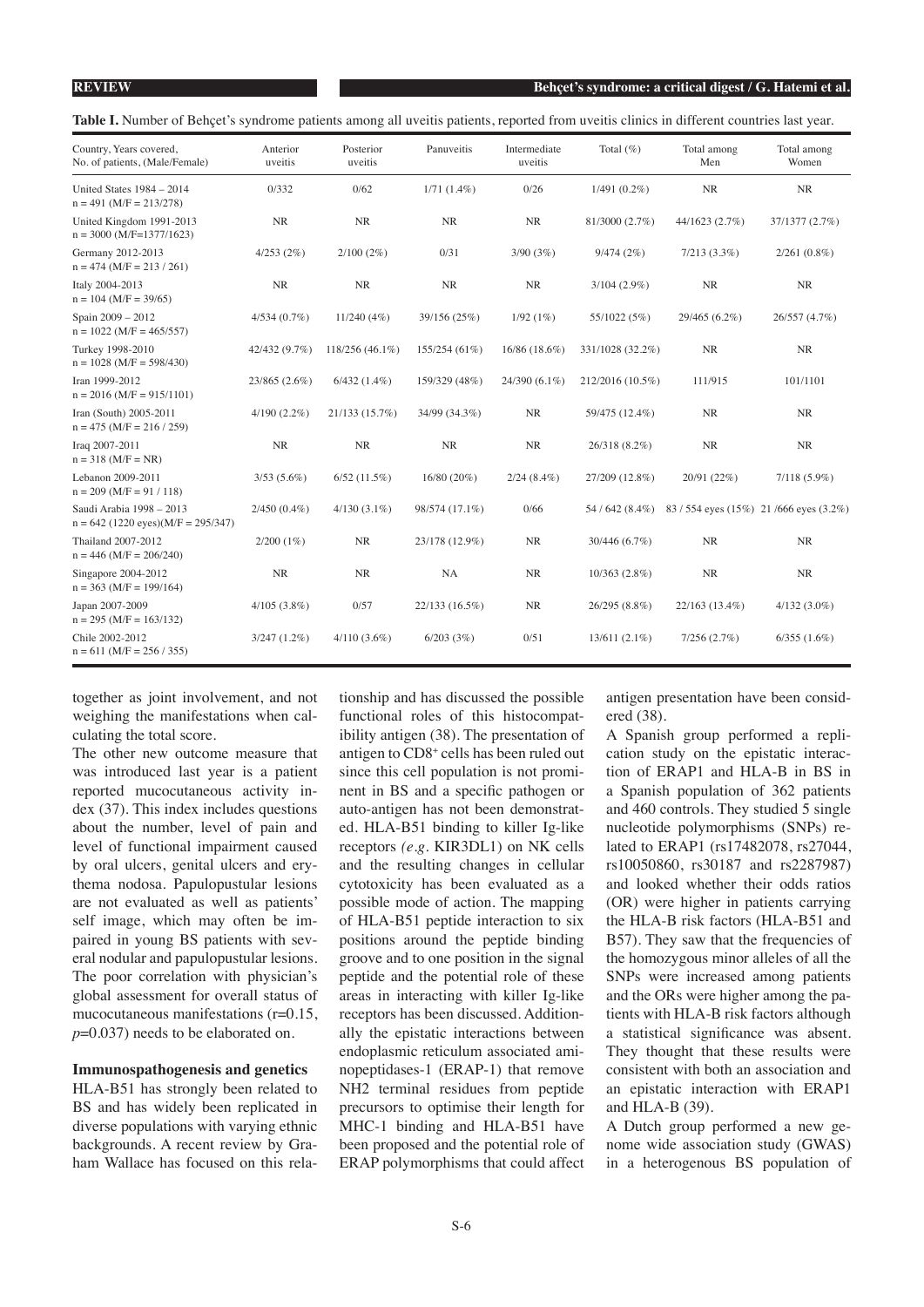Western European, Middle Eastern and Turkish origin (336 BS cases and 5843 controls) (40). Genomic Principal Components and Linear Mixed Modelling accounted for corrected population stratification. SNPs associated at genome wide significance mapped to the 6p21.33 (HLA) region as expected. Two potential novel associations on chromosome 6 and 18 were identified and a meta-analysis revealed a relationship with the IL12A variant rs17810546 on chromosome 3 (40).

The results of the study identified SNPs associated at genome-wide significant level mapping to the 6p21.33 (HLA) region. In addition to this, known signal two potential novel associations on chromosomes 6 and 18 were identified, yet with low minor allele frequencies. Extended meta-analysis reveals a GWS association with the IL12A variant rs17810546 on chromosome 3.

Another study tried to independently replicate the findings of four published GWAS for BS (41). The authors tested the allelic and genotypic association with BS of fourteen SNPs in 13 genomic loci (excluding the major histocompatibility complex [MHC], IL10 and IL23R-IL12RB2 which have already been associated with BS in Iranian patients) on 973 patients and 828 controls from Iran and performed a meta-analyses for significantly associated markers. The results of the study reinforces the notion that CCR1, KLRC4, IL12A-ASN1, STAT4, and ERAP1 are of potential interest for susceptibility genes for BS, in addition to the MHC, IL10 and IL23R-IL12RB2 loci.

MiRNA gene polymorphisms may affect miRNA biogenesis and function and, may thus, lead to changes in the expression of hundreds of genes such as NFKB1. Recently, a study from Turkey investigated the association of BS with NFKB1 rs28362491, pre-miRNA-146a rs2910164, and pre-miRNA-499 rs3746444 polymorphisms, as well as the analysis of their single and combined effects on its susceptibility (42). The results of the study demonstrated that homozygous CC genotype and C allele of rs2910164 polymorphism are protective factors against BS, but rs3746444 and rs28362491 polymorphisms in miRNA-499 and in NFKB1 promoter are involved in genetic susceptibility to BS.

Although the association of BS with HLA-B5 was already well established, a number of recent genome-wide association studies in various populations have both confirmed and further looked into this association to individual SNPs both inside and outside the HLA. A recent study examined whether some of these SNPs could be replicated in an Iranian population, where the prevalence of disease is amply documented. Eight SNPs were selected and tested in 552 patients and 417 controls (43). The authors reported that BS in Iran is strongly associated with HLA-B\*51, MICA-A6, and the three HLA-linked SNPs. These data further indicate that the robust HLA-B/MICA association may be explained by a single variant (rs76546355) between the two genes. Fortune's group from the UK studied

the expression of suppressor of cytokine signalling proteins (SOCS) in BS. These proteins negatively regulate the JAK-STAT signalling pathway of cytokine induction and affect the production of IFN-gamma, IL-12, IL-23 and IL-6. SOCS1 and 3 mRNA were significantly upregulated in peripheral blood mononuclear cells with BS compared to healthy controls. There were also slight differences among expression patterns between active and inactive disease and in patients with oral ulcers compared to those without. They concluded that SOCS expression was dysregulated in patients with BS compared to controls and in patients with systemic involvement compared to mucocutaneous involvement. The pathologic significance of these findings were not clear (44).

Fang *et al.* explored the association between the copy number variations of Toll like receptor 7 (TLR7), and ocular BS disease in a Chinese Han population (45). The initial stage of the study involved 400 patients with BS, 400 with the Vogt Koyanagi Harada syndrome, 400 with anterior uveitis with or without ankylosing spondylitis and 600 healthy subjects and the second stage enrolled 578 BS patients and 1000 controls. In the first stage, there was a significantly

increased frequency of more than one copy of TLR7 in male BS patients and more than 2 copies in female patients. The second stage confirmed the association. The study showed that a high copy number was associated with BS. The study did not address patients who did not have eye disease and did not further comment on gender differences (45). Another study that explored the role of innate immunity studied nucleic acid sensors of the inflammasome pathways in 9 candidate genes (DDX58, IFIH1, TLR3, TLR7, TLR8, AIM2, IFI16 (Gamma interferon inducible protein), ZBP1, and TLR9) among 371 Spanish BS patients and 854 controls (46). Two SNPs (rs6940 in IFI16 and rs855873 in AIM2) were associated with BS. One haplotype (rs6940T-rs855873G) was identified as a risk factor (OR 1.41, 95% CI 1.06–1.86, *p*=0.015), and another (rs6940A-rs855873A) as a protective factor (OR 0.65, 95% CI 0.47–0.90, *p*=0.009). Additionally the steady-state basal IFI16 mRNA expression was haplotype-dependent. This showed that *IFI16,* a cytosolic sensor of dsDNA and mediator of the AIM2 inflammasomedependent pathway, had a role in susceptibility to BS. It also suggested that AIM2 was also operative in addition to the classsical NLRP-3 inflammasome (46).

One of the pivotal GWAS studies in BS had showed that the dysregulation of IL-10 had an important role in the pathogenesis. A joint Portuguese Iranian group attempted to determine IL10 low frequency variants in a discovery group of 50 Portuguese patients and an additional group of 26 Portuguese and 964 Iranian cases and 104 Portuguese and 823 Iranian controls. Rare IL10 coding variants were not detected in BS patients whereas 28 known SNPs and 5 non-coding variants in five heterozygous variants were found (47).

A study investigated the subclasses and the immunophenotypic profile of peripheral mononuclear cells in patients with BS and assessed its association with HLA B51. Forty patients with BS and 30 controls were enrolled. Patients with active BS showed an increased ratio of CD56 on CD16+CD56+ cells, increased absolute numbers of CD4(-)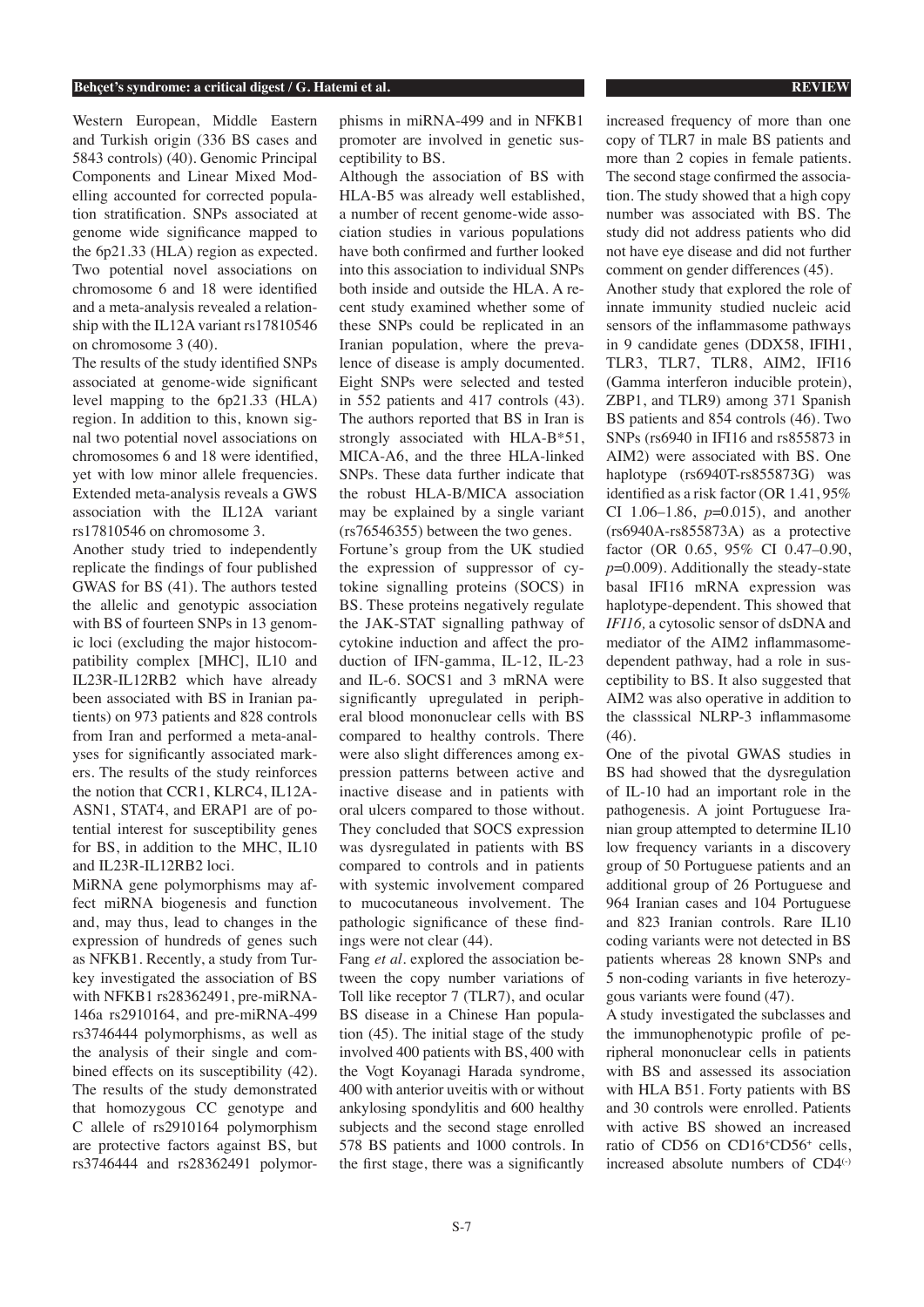CD8(bright) and CD4(+)CD8(+) cells and an elevated CD19 on B cells. The cellular types were not related to HLA-B51 (48). Micro RNAs are small endogenous non-coding RNAs that are involved in the negative post-transcriptional regulation of gene expression. A recent review summarised the findings in this area. A miR-146a variant, rs2910164 was strongly associated with BS in a Chinese population. miR-155 level was decreased in BS patients with active uveitis compared to controls. Overexpression of miR-155 in dendritic cells promoted the production of IL-10 and inhibited the expression of IL-6 and IL-1 beta. Numerous miRNA studies on BS are ongoing (49).

Table II summarises the numerous polymorphism studies that utilise a candidate gene approach (50-65). They have limited power and their value in deciphering the pathogenic mechanisms of BS are debatable.

Although the cause of BS is not fully elucidated, herpesviruses have long been thought to play a pivotal role in the pathogenesis. Recently, a study investigated the seroprevalence and salivary shedding of herpesviruses in BS compared with recurrent aphthous stomatitis (RAS) (66), showing a high EBV shedding observed in both BS and RAS. Other interesting data are coming from studies that explore predisposition to insulin resistance and metabolic syndrome (MetS) in BS patients. Among these, a recent study evaluated serum salusin- $\alpha$  and salusin- $\beta$  levels in BS patients and healthy controls and investigated their association with MetS (67). Twenty-five BS patients and 25 healthy controls were included in the study and salusin- $\alpha$  and salusin- $\beta$  levels were measured in blood samples using ELISA. The results of the study indicated that serum salusin- $\alpha$  level (an anti-atherogenic molecule) was lower, while serum salusin-β level (a pro-atherogenic molecule) was higher in BS patients; this element is of a particular interest since the decrease in salusin- $\alpha$ and the increase in salusin-β levels may contribute to the development of MetS. Other interesting proposals for further research come from studies exploring angiogenic mediator; specifically, a recent study was aimed at assessing angiopoietin-1 (Ang-1) in the plasma of BS patients as well as at analysing its association with clinical, and laboratory parameters of the disease. Although the results did not indicate a significant association among plasma Ang-1 levels and other clinical manifestations or disease activity and severity, plasma Ang-1 levels were diminished in BS patients, especially those with vascular involvement (68).

Finally, an interesting hypothesis came from an Italian study aimed at comparing the gut microbiota structure and the profiles of short-chain fatty acids production in BS patients and healthy control relatives (69). The authors compared the fecal microbiota of 22 patients with BS and that of 16 healthy co-habiting controls, sharing the same diet and lifestyle by pyrosequencing of the V3-V4 hypervariable regions of the 16 rDNA gene and biochemical analyses. The results of the study revealed significant differences in gut microbiota between BS and healthy cohabitants. In particular, they found that BS patients seem to present peculiar dysbiosis of the gut microbiota that correspond to specific changes in microbiome profile. Moreover, a significant decrease of butyrate production in BS patients was demonstrated. Since butyrate is able to promote differentiation of T-regulatory cells, the results obtained, prompted the authors to speculate that a defect of butyrate production might lead to both reduced T-reg responses and activation of immuno-pathological T-effector responses.

# **Clinical manifestations** *Eye disease*

A group of ophthalmologists from Saudi Arabia described clinical features of 132 (102 M, 30 F) BS patients with eye involvement seen between 1986 and 2011. Bilateral panuveitis associated with retinal vasculitis was the most common manifestation. About 57% of patients maintained at least 20/50 or better baseline best-corrected visual acuity at final follow-up and were primarily managed with oral corticosteroids and other immunosuppressive agents (70).

### *Vascular involvement*

A multicentre study from Turkey investigated therapeutic approaches in 260 BS patients (224 M, 36 F) with vascular involvement (71). The median followup was 48 (range:1–376) months. The majority of the patients had venous involvement (n=231). Immunosuppressive agents were given to 90% for a median of 22 months and anticoagulation to 60% of the patients for a median of 13 months. A second vascular event developed in 33% and third vascular event developed in 7% of the patients. The vascular relapse rate was similar between patients taking only immunosuppressives (29%) compared to those taking immunosuppressives and anti-coagulation combination (22%), (*p*=0.28) and was significantly higher in patients treated with anti-coagulation alone (92%) (*p*<0.001). A further multivariate analysis showed again that relapses were only negatively associated with immunosuppressive treatment.

In a similar study, Chinese physicians investigated clinical features of 93 BS patients (77 M, 16 F) with vascular involvement (72). Lower extremity vein thrombosis (74%) was the most common form. Vena cava (30%), pulmonary artery (15.1%), and cerebral vein thrombosis (12.9%), were the least common forms, followed by intracardiac thrombosis (8.6%), Budd-Chiari syndrome (7.5%), and renal vein thrombosis (4.3%). 95% of the patients had multiple thrombosis. Although rare in the Far East, the clinical picture of the vascular involvement was quite similar to the previously published reports. Interestingly a female predominance among those with cerebral vein thrombosis was noted. All patients received glucocorticosteroids and immunosuppressive agents, while 82% also received anticoagulants. After a median follow-up of 14 months (3–63 months), 89 patients improved and 4 patients died.

Our group had previously shown that claudication was significantly more common among BS patients with lower extremity venous thrombosis (LEVT) (73). In a subsequent survey, we reassessed the presence of this venous claudication prospectively by a questionnaire and a treadmill exercise (74).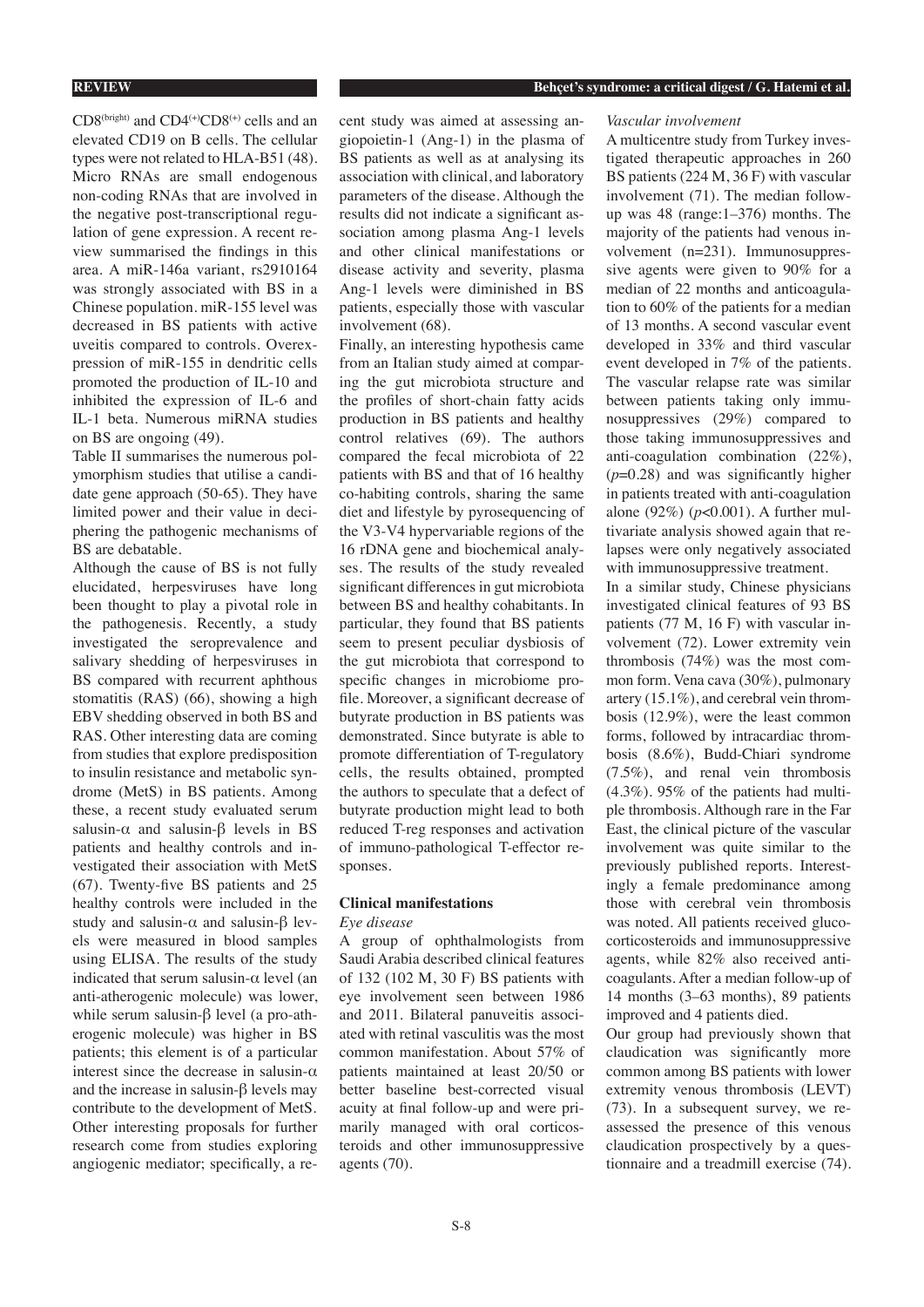**Table II.** Candidate gene approach studies (polymorphisms) in Behçet's syndrome.

| Name                                             | Patients                                                                         | Ethnic Group | Result                                                                                                                                                                                              |
|--------------------------------------------------|----------------------------------------------------------------------------------|--------------|-----------------------------------------------------------------------------------------------------------------------------------------------------------------------------------------------------|
| IL-10 signalling pathways<br>(JAK1, TYK2, STAT3) | 223 patients, 222 controls                                                       | Korea        | No significant<br>result $(10)$                                                                                                                                                                     |
| IL6-174 G/C                                      | 43 patients, 43 controls                                                         | Tunisia      | No significant<br>result $(11)$                                                                                                                                                                     |
| $MMP-9$                                          | 240 patients, 288 controls                                                       | Tunisia      | MMP-9 2003 G/A (rs17577) associated with BS, especially in<br>women<br>MMP-9 1721 C/G (rs2250889) is protective (12)                                                                                |
| CLEC16A                                          | 988 Vogt Koyanagi Harada (VGH), China (Han)<br>400 BS, 976 healthy controls (HC) |              | No significant<br>Result $(13)$                                                                                                                                                                     |
| NFKB1, NFKBIA                                    | 89 patients, 190 controls                                                        | Turkey       | ins/ins genotype and ins allele of rs28362491 more frequent in BS (14)                                                                                                                              |
| IL-23 receptor gene                              | 123 patients, 168 controls                                                       | Turkey       | $rs17375018$ variant in IL-23R gene causes susceptibility $(15)$                                                                                                                                    |
| CD11a, CD11c and CD18                            | 305 patients, 266 controls                                                       | Korea        | Rs11574944 CC and haplotype rs11574944C-rs2230433G-<br>rs8058823A in CD11a lower in BS, rs2230429CC, rs2929GG and<br>haplotype rs2070946A-rs235326C-rs760456G-rs684G in CD18<br>higher in BS $(16)$ |
| CTLA-4 Exon-1 49 A/G                             | 60 patients, 95 controls                                                         | Egypt        | CTLA-4+49 A allele and $A/A$ genotype more frequent in BS (17).                                                                                                                                     |
| $IL-18$                                          | 80 patients, 80 controls                                                         | Egypt        | -607 phenotype different in BS, GG-137 higher in eye disease (18)                                                                                                                                   |
| TNIP1                                            | 656BS, 961 VGH, 1534 HC                                                          | China (Han)  | No significant result (19).                                                                                                                                                                         |
| PTPN2 rs1893217                                  | 407 patients, 679 controls                                                       | China (Han)  | PTPN2 rs1893217 associated with BS (20)                                                                                                                                                             |
| CC receptor CCR5 delta 32                        | 122 patients, 227 controls                                                       | Portugal     | No significant result (21).                                                                                                                                                                         |
| Rho-kinase 1 (ROCK1)                             | 192 patients, 255 controls                                                       | Turkey       | CC genotype for rs73963110, CT genotype for rs111874856 and TC<br>genotype for rs112130712 increase BS risk (22).                                                                                   |
| TRAF5, TRAF3IP2                                  | 789 BS, 940 VKH, 1601 HC                                                         | China (Han)  | rs6540679, rs12569232, rs10863888 of TRAF5 and rs13210247 of<br>TRAF3IP2 associated with BS (23)                                                                                                    |
| IL-6 and IL-10                                   | 87 patients, 97 controls                                                         | Egypt        | IL-10-1082 G/A related to BS $(24)$                                                                                                                                                                 |
| Vitamin D receptor                               | 50 patients, 50 controls                                                         | Iran (Azeri) | VDR f allele and f/f genotype associated with BS (25).                                                                                                                                              |

We studied all male 61 patients with LEVT, 40 BS patients without vascular involvement, and 56 healthy controls. We found that 34% of BS patients with LEVT and 5% of BS patients without vascular involvement described venous claudication when assessed with the questionnaire  $(p<0.001)$ . A total of 21% patients with LEVT and 8% with no vascular disease suffered from claudication during the treadmill exercise (*p*=0.002). Finally, we observed that 10% of patients with LEVT had to stop the treadmill challenge because of claudication.

Our group also investigated the clinical characteristics and the long term outcome of 43 (40 M/3 F) BS patients diagnosed as Budd-Chiari syndrome (BCS) (75). We found that 77% had presented with liver-related symptoms while the remaining 23% who were asymptomatic for liver disease, were diagnosed while screening. The median follow-up of these patients was 8 years. A total of 47% had died after a median of 10 months after diagnosis. Those patients who were asymptomatic for liver disease at presentation had a better prognosis. Our study also defined some distinctive demographic and clinical characteristics when BCS due to BS was compared to BCS associated with other causes, such as: male predominance, younger age, early onset during the course of BS, occlusion of the IVC rather than the hepatic veins, the presence of silent cases, increased mortality rate, rarity of portal vein thrombosis, a better response to immunosuppressives rather than anti-coagulation alone, and low success rate of vascular interventions. French colleagues were also interested in BCS (76). In a retrospective survey, they tried to differentiate BCS due to BS from BCS due to other causes (76). They described clinical findings and management strategies of 14 BS patients with BCS and 92 patients with BCS due to other causes. Similar to that found in our study, male gender and IVC thrombosis were found to be closely associated with BS and immunosuppressive treatment with anti-coagulation seemed to be the mainstay treatment.

Ambrose *et al.* (77) looked at the capability of MR in evaluating vein wall thickness in 5 patients with BS and 7 healthy controls in a pilot study. Authors found that thickness and signal enhancement of the popliteal vein as studied by MR was increased in BS patients. An editorial suggested that the method would be promising especially in predicting future vascular involvement however needs to be improved (78).

# *Neurological disease*

Domingos *et al.* described clinical characteristics of 25 (10 M, 15 F) patients with neurological involvement out of 138 BS patients followed in a centre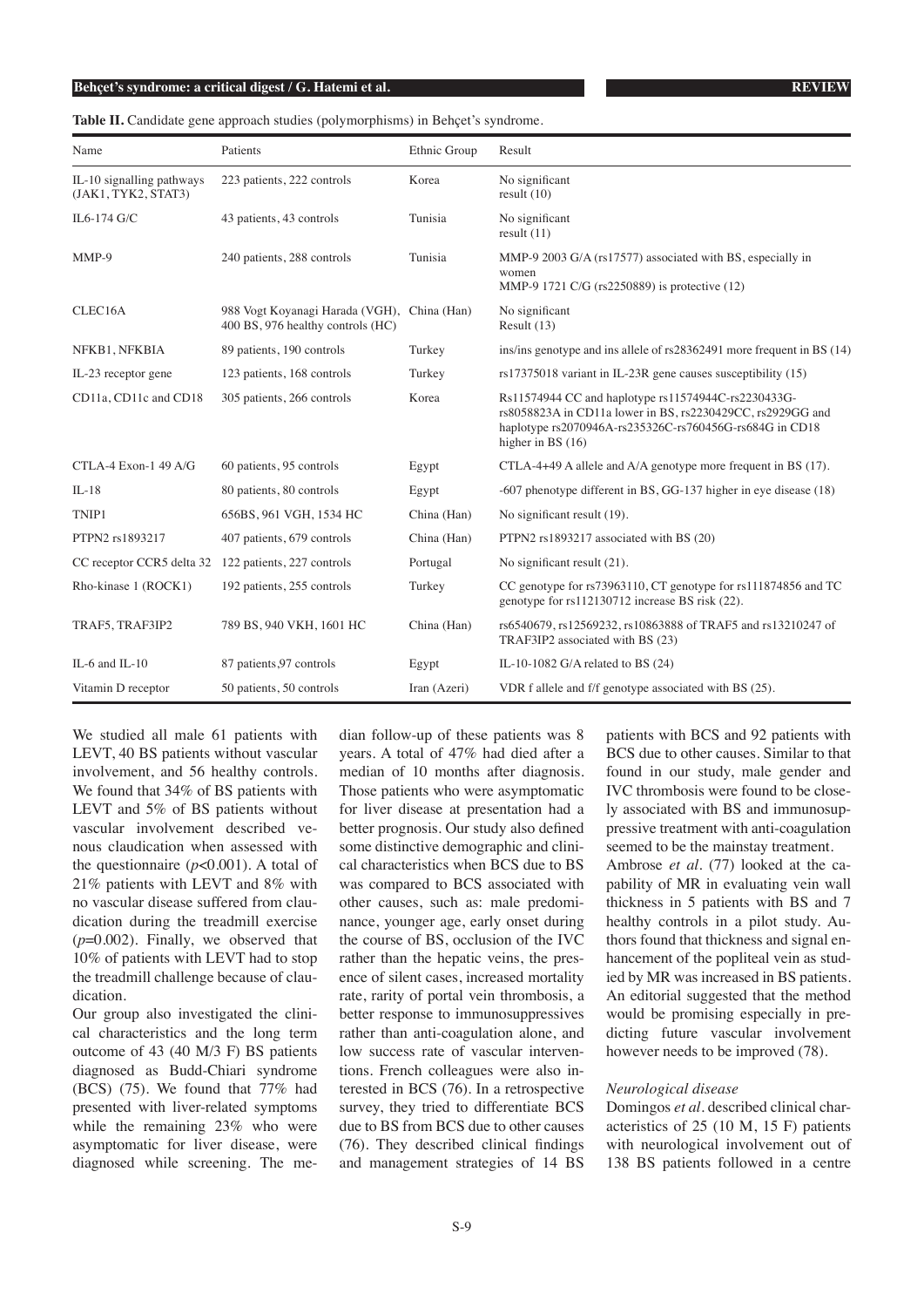at Portugal (79). The first neurological manifestation in these patients was headache, followed by diplopia and pyramidal syndrome. Brainstem syndromes were the most frequent manifestations followed by aseptic meningitis. The majority (12/25) had a monophasic course of disease while 9 followed a relapsing-remitting course. When compared to those without, BS patients with neurological involvement had significantly more common vascular and gastrointestinal involvement. Mohamed *et al.* retrospectively studied the brain MRI findings of 68 BS patients diagnosed with neurological involvement seen in a university hospital in Marrakesh between 2004 and 2011 (80). The majority (52/68) had parenchymal form of neuro-Behçet, 12 had vascular form and 4 had normal MRI. The brainstem, cerebral white matter, basal ganglia, internal capsule, thalamus and spinal cord were involved with decreasing order of frequency. The cerebral peduncle was the mainly involved brainstem structure followed by the pons. Hirohata *et al.* investigated the effects of various treatments on the outcome of 37 patients with chronic progressive neurological disease (CPN-BD) followed between 1988 and 2013 (81). Twenty-eight of 37 patients with CPNBD (75.7%) received methotrexate, of whom 10 also recived infliximab, while the remaining were treated with high doses of steroids, cyclophosphamide, and azathioprine. Among these 28 patients, none died and only 5 patients progressed to disability with bedridden state, however, among the 9 patients who did not receive methotrexate, 5 died and 3 progressed to bedridden state. Thus, authors concluded that methotrexate significantly improved the survival of patients with CPNBD as well as reducing the rate of progression into bedridden state or death.

# *Joint involvement*

Fatemi *et al.* described clinical characteristics of joint involvement in 430 BS patients out of 2312 seen in a 5 year period (82). The prevalence rate of the joint involvement was 51%. Monoarthritis was the most frequent pattern, and the most frequently involved joints were knees.

The attacks were unilateral in the majority. Ankylosing spondylitis was seen in 10%. There was no association between HLA-B5 or HLA-B27 and any type of musculoskeletal involvements. Similar to that found previously (83), pseudofolliculitis was the most common manifestation related to joint involvement. Batmaz *et al.* studied femoral cartilage thicknesses of both knees among 31 BS patients and 31 age matched healthy controls using ultrasonography (84). BS patients were found to have significantly less cartilage thickness.

### *Renal involvement*

Zheng *et al.* retrospectively studied clinical characteristics of 16 BS patients with renal involvement out of 618 hospitalised BS patients in Peking from 1998 to 2012 (85). The presentation of renal disease was chronic glomerulonephritis in 6 patients, renal tubular acidosis in 1, renal artery stenosis in 8 and renal vein thrombosis in 1. Renal biopsy revealed minor glomerular lesions, mild mesangial proliferative glomerulonephritis and chronic tubular-interstitial nephropathy. One patient transformed into IgA nephropathy during the follow-up. Authors concluded that renal involvement is relatively uncommon among BS patients.

# *Outcome*

Ugurlu *et al.* described clinical features and outcome in 368 BS patients (197 M, 171 F) seen in a dermatology clinic (86). As previously observed in several studies, neurological involvement and large vessel involvement had later onset during the follow-up.

# *Suicidal behaviour*

Our group studied the frequency of suicidal ideation among 303 BS patients, 52 ankylosing spondylitis patients and 106 healthy controls (87). Suicidal thoughts, were higher among BS patients with major organ involvement (42%) than those with mucocutaneous involvement (35%) and the control groups. These were also significantly higher in BS group when compared to AS patients and healthy controls. It is suggested that caution is required while managing BS patients.

## *Work-related disability*

British colleagues reported that workrelated disability in BS is high and under-appreciated (88). Work change was attributed to particularly oral ulceration on speech.

#### *Reviews*

A comprehensive update on pulmonary involvement (89), several reviews about gastrointestinal involvement (90- 92), a review about pregnancy (93) and a systematic literature review about the association between BS and myelodysplastic syndrome / trisomy 8 (94) have been published. Finally, an interesting patient with BS was discussed as a difficult case of the week in the New England Journal of Medicine (95).

# **Management**

# *Apremilast*

Apremilast is a novel, oral drug that is currently approved for the treatment of psoriasis and psoriatic arthritis. It is a specific inhibitor of phosphodiesterase 4 leading to increased levels of intracellular cyclic AMP with consequent effects on the levels of various cytokines. The efficacy of apremilast in the treatment of oral ulcers of BS has been recently shown in a double-blind, placebo controlled, phase 2 study (96). The trial enrolled a total of 111 patients who had at least 2 oral ulcers at the time of randomisation with no active major organ involvement during 12 months preceding the study entry. The patients were initially assigned to receive apremilast 30 mg twice daily or placebo for 12 weeks. In the second phase the placebo group was switched to apremilast for 12 weeks and finally all patients entered a 4 week post-treatment observational phase.The primary endpoint of the study was the number of oral ulcers at week 12 and this was met by the patients in the apremilast group by having significantly lower number of oral ulcers than those in the placebo group. The efficacy of apremilast in suppressing oral ulcers was evident at week 2 and was maintained throughout the 24 week treatment period. In line with this, the mean decrease in pain scores for oral ulcers was significantly greater in the apremilast group from baseline to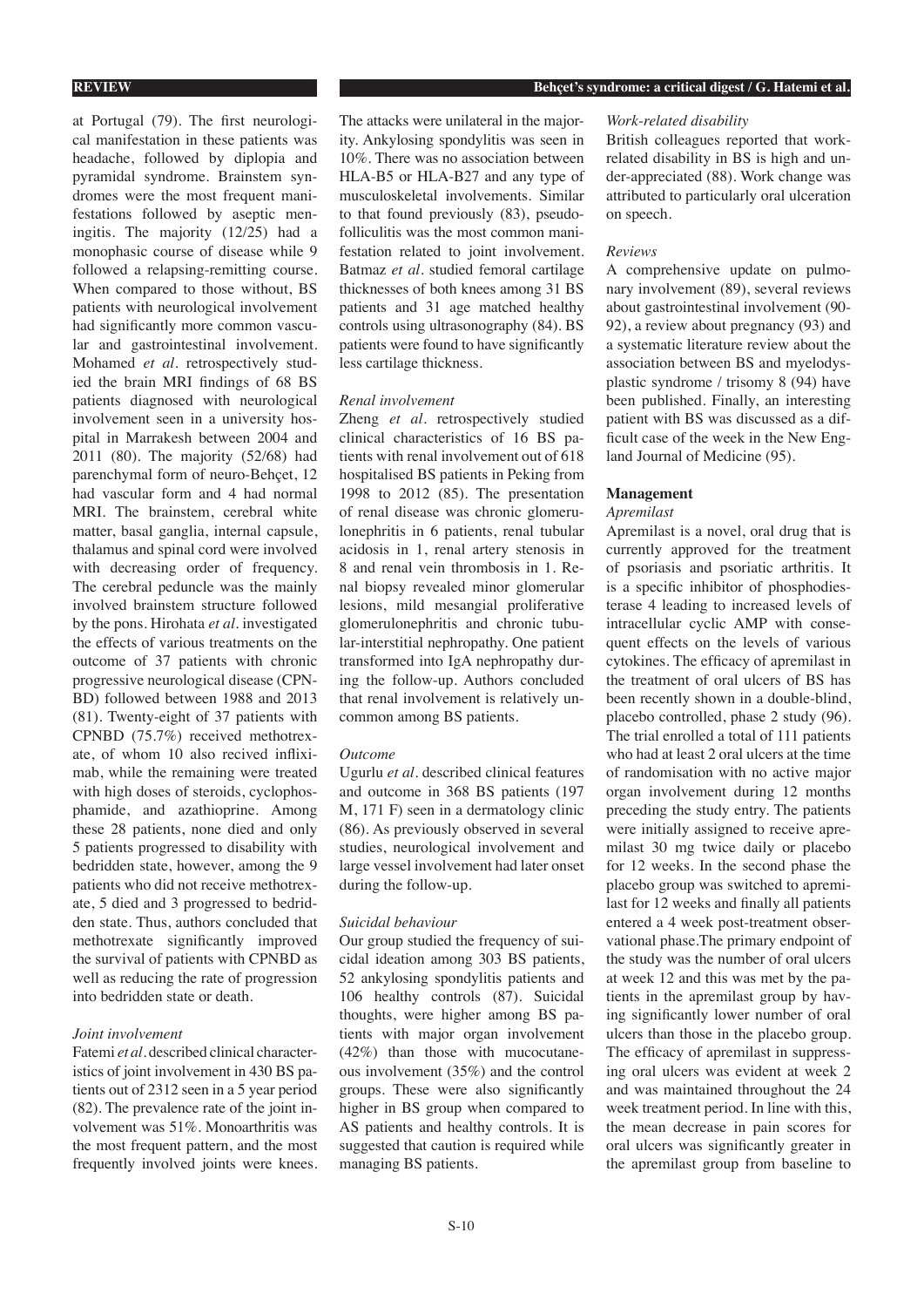week 12. A similar response was also seen in the placebo group after having been switched to apremilast at week 12. However, the efficacy of apremilast did not persist after withdrawal and the numbers of oral ulcers started to increase within 2 weeks during the posttreatment phase. Gastrointestinal adverse events such as nausea, vomiting and diarrhoea occurred more frequently with apremilast than with placebo. For now, apremilast appears to be a promising drug for the treatment of oral ulcers of BS but these results should be interpreted with caution because of the short duration of the trial and relatively small number of male patients enrolled in the study. Furthermore, the efficacy of apremilast on other manifestations are still unknown and previous observations on BS patients showing different organ responses to treatment with one particular medication preclude easily extrapolation of the effect of apremilast on oral ulcers to other manifestations of BS (97).

# *Anti-TNF agents*

An observational multi-centre study involving 38 uveitis centres in Spain reported the experience with anti-TNF treatment in 124 BS patients with refractory uveitis defined as with partial or no response to high dose corticosteroids and at least one conventional immunosuppressive drug (98). Infliximab (mostly at a dose of 5mg/kg every 6-8 weeks) was the first biologic agent in 62% of the patients and adalimumab (40 mg eow in most cases) in the remaining 38%. Anti-TNF treatment was combined with conventional immunosuppressives in 99 patients (80%). Switching between biologics either because of treatment failure or toxicity was done in 9 patients (6 infliximab and 3 adalimumab) during follow-up. Treatment with anti-TNF agents was effective in controlling intraocular inflammation and in increasing the best corrected visual acuity. A corticosteroid sparing effect was also observed. After 1 year of follow-up, complete control of uveitis was achieved in 68% of the patients. The treatment was stopped in 6 patients but was started again in 3 because of re-activation of uveitis.

Anti-TNF treatment was usually well tolerated but necessitated withdrawal in 3 patients because of serious adverse events (malignancy in 2, military tuberculosis in 1).

Adalimumab is being increasingly used in the treatment of inflammatory uveitis of systemic diseases including BS. The results of a retrospective study from Italy suggest that adalimumab might be effective for severe and refractory uveitis of BS even after failure of infliximab (99). In this study adalimumab decreased the numbers of uveitis attacks and increased the best corrected visual acuity in 12 patients including 8 who had been switched from infliximab. A steroid sparing effect during adalimumab treatment was also evident. After a mean follow-up of 21 months all patients but one (92%) achieved remission of uveitis in at least one eye. There was a trend suggesting a better response to adalimumab among TNF alfa blocker naive patients compared to those switched from infliximab but this was not statistically significant.

Based on a systematic review of published literature until May 2013 and using the grading of recommendations criteria, an expert panel consisting of a subcommittee of the Executive Committee of the American Uveitis Society recommended the use of infliximab and adalimumab as first or second line corticosteroid sparing therapy for BS uveitis and infliximab as first or second line therapy for acute uveitis exacerbations (100). In response to a criticism the authors explained that their purpose in these recommendations was medication-centric rather than disease-centric and they did not take the efficacy of alternative biologics such as interferonalpha into consideration (101).

# *Emerging cytokine inhibitors*

There is no doubt that the use of anti TNF drugs has revolutionised the treatment of BS patients and especially those with severe and refractory eye involvement. On the other hand, increased experience has also shown that these agents, although being effective, are not a panacea for various complications of BS, thus indicating the need of new treatments. In line with this the

numbers of case reports or small case series treated with new biologic agents targeting other cytokines are increasing in the literature. Among these cytokines interleukin-1 (IL-1) and interleukin -6 (IL-6) appear as promising targets in the treatment of BS. Accumulated experience with new biologics in BS has been the subject of 2 comprehensive reviews recently. (102, 103).

Anakinra, gevokizumab and canakimumab are the most frequently used anti-IL1 agents and they appear to be especially effective in the treatment of severe and refractory uveitis of BS. As is the case with anti-TNF agents switching between anti-IL1 agents also seems to be feasible. Furthermore, these drugs appear to have a favourable safety profile in terms of significantly lower tuberculosis reactivation, bringing a considerable advantage over TNF blockage for patients living in endemic areas for tuberculosis (102). On the other hand, the case of a patient developing deep vein thrombosis while being in clinical remission under canakinumab therapy makes us to think again the different organ responses of BS to a single medication (104). Based on the experience of limited numbers of case reports, the anti IL-6 antibody tocilizumab seems also to be promising for BS patients with refractory uveitis and CNS involvement (105-107). For now, anti-IL1 and anti-IL6 agents should be reserved only for patients who are refractory to or not appropriate for the use anti-TNF agents but it would be not surprising if we see the change of this point of view in the near future with the collection of new data on these agents.

#### **Acknowledgement**

We thank Professor Hasan Yazıcı for critical reading of the manuscript.

# **References**

- 1. YAZICI H, YAZICI Y: Criteria for Behçet's disease with reflections on all disease criteria. *J Autoimmun* 2014; 48-49: 104-7
- 2. AJOSE FO, ADELOWO O, ODERINLO O: Clinical presentations of Behçet's disease among Nigerians: a 4-year prospective study. *Int J Dermatol* 2015; 54: 889-97
- 3. KHABBAZI A, NOSHAD H, SHAYAN FK, KA-VANDI H, HAJIALILOO M, KOLAHI S: Demographic and clinical features of Behçet's disease in Azerbaijan. *Int J Rheum Dis* 2014 Oct 28 [Epub ahead of print].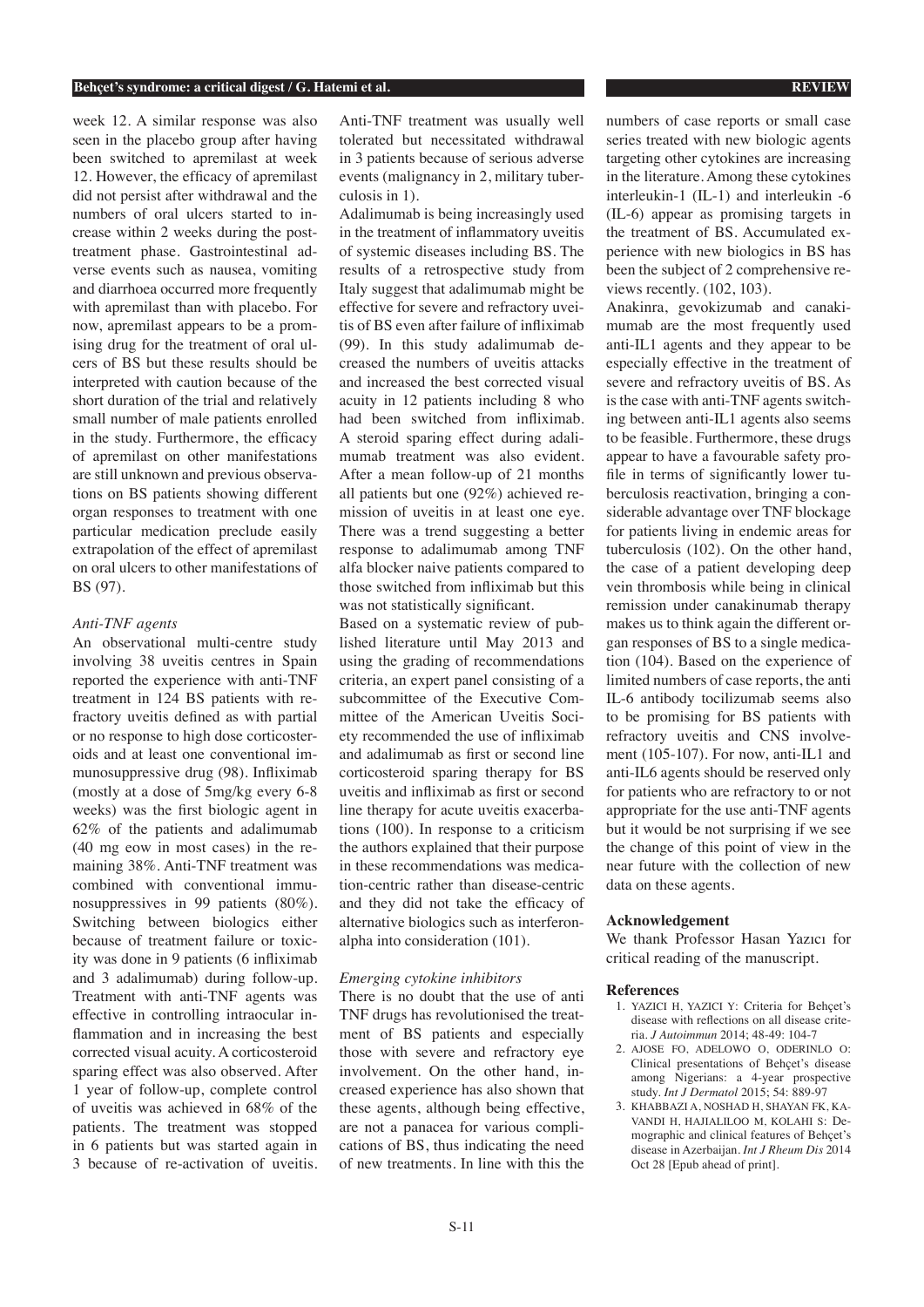#### **REVIEW Behçet's syndrome: a critical digest / G. Hatemi et al.**

- 4. YURDAKUL S, YAZICI Y: Epidemiology of Behçet's syndrome and regional differences in disease expression. *In*: YAZICI Y, YAZICI H (Eds.) *Behçet's Syndrome*. New York, Springer; 2010: 35-53.
- 5. MOGHIMI N, DAVATCHI F, RAHIMI E *et al.*: WHO-ILAR COPCORD study (stage 1, urban study) in Sanandaj, Iran. *Clin Rheumatol* 2015; 34: 535-43.
- 6. DAVATCHI F, JAMSHIDI AR, BANIHASHEMI AT *et al.*: WHO-ILAR COPCORD Study (Stage 1, Urban Study) in Iran. J Rheumatol 2008; 35: 1384
- 7. SANDOUGHI M, ZAKERI Z, TEHRANI BAN-IHASHEMI A *et al.*: Prevalence of musculoskeletal disorders in southeastern Iran: a WHO-ILAR COPCORD study (stage 1, urban study). *Int J Rheum Dis* 2013; 16: 509-17.
- 8. ÇÖLGEÇEN E, ÖZYURT K, FERAHBAŞ A *et al.*: The prevalence of Behçet's disease in a city in Central Anatolia in Turkey. *Int J Dermatol* 2015; 54: 286-9.
- 9. ATAGUNDUZ P, ERGUN T, DIRESKENELI H: MEFV mutations are increased in Behcet's disease (BD) and are associated with vascular involvement. *Clin Exp Rheumatol* 2003; 21 (4 Suppl. 30): S35-7.
- 10. SALVARANI C, PIPITONE N, CATANOSO MG *et al.*: Epidemiology and clinical course of Behçet's disease in the Reggio Emilia area of Northern Italy: a seventeen-year population-based study. *Arthritis Rheum* 2007; 57: 171-8.
- 11. OLIVIERI I, LECCESE P, PADULA A *et al.*: High prevalence of Behçet's disease in southern Italy. *Clin Exp Rheumatol* 2013; 31 (Suppl. 77): 28-31.
- 12. CARTELLA S, FILIPPINI M, TINCANI A, AIRO P: Prevalence of Behçet's disease in the province of Brescia in northern Italy. *Clin Exp Rheumatol* 2014; 32 (Suppl. 84): S176.
- 13. MAHR A, BELARBI L, WECHSLER B *et al.*: Population-based prevalence study of Behçet's disease: differences by ethnic origin and low variation by age at immigration. *Arthritis Rheum* 2008; 58: 3951-9.
- 14. PAPOUTSIS NG, ABDEL-NASER MB, ALTEN-BURG A *et al.*: Prevalence of Adamantiades-Behçet's disease in Germany and the municipality of Berlin: results of a nationwide survey. *Clin Exp Rheumatol* 2006; 24 (Suppl. 42): S125.
- 15. YAZICI H, TÜZÜN Y, PAZARLI H *et al.*: Influence of age of onset and patient's sex on the prevalence and severity of manifestations of Behçet's syndrome. *Ann Rheum Dis* 1984; 43: 783-9.
- 16. HAMZAOUI A, JAZIRI F, BEN SALEM T *et al.*: Comparison of clinical features of Behçet disease according to age in a Tunisian cohort. *Acta Med Iran* 2014; 52: 748-51.
- 17. HAMURYUDAN V, HATEMI G, TASCILAR K *et al.*: Prognosis of Behçet's syndrome among men with mucocutaneous involvement at disease onset: long-term outcome of patients enrolled in a controlled trial. Rheumatology (Oxford). 2010; 49: 173-7.
- 18. TALARICO R, CANTARINI L, D'ASCANIO A *et al.*: Development of de novo major involvement during follow-up in Behçet's syndrome. *Clin Rheumatol*. 2015 Mar 8 [Epub ahead of print].
- 19. BONITSIS NG, LUONG NGUYEN LB, LAV-ALLEY MP et al.: Gender-specific differences in Adamantiades-Behçet's disease manifestations: an analysis of the German registry and meta-analysis of data from the literature. *Rheumatology* (Oxford). 2015; 54: 121-33.
- 20. BAJWA A, OSMANZADA D, OSMANZADA S *et al.*: Epidemiology of uveitis in the mid-Atlantic United States. *Clin Ophthalmol* 2015; 9: 889-901.
- 21. JONES NP: The Manchester Uveitis Clinic: The first 3000 patients, 2: uveitis manifestations, complications, medical and surgical management. *Ocul Immunol Inflamm* 2015; 23: 127-34.
- 22. GRAJEWSKI RS, CARAMOY A, FRANK KF *et al.*: Spectrum of uveitis in a german tertiary center: review of 474 consecutive patients. *Ocul Immunol Inflamm* 2015 Mar [Epub ahead of print].
- 23. PRETE M, GUERRIERO S, DAMMACCO R *et al.*: Autoimmune uveitis: a retrospective analysis of 104 patients from a tertiary reference center. *J Ophthalmic Inflamm Infect*  $2014 \cdot 4 \cdot 17$
- 24. LLORENÇ V, MESQUIDA M, SAINZ de la MAZA M *et al.*: Epidemiology of uveitis in a Western urban multiethnic population. The challenge of globalization. *Acta Ophthalmol* 2015; 93: 561-7
- 25. ÇAKAR ÖZDAL MP, YAZICI A, TÜFEK M, ÖZ-TÜRK F: Epidemiology of uveitis in a referral hospital in Turkey. *Turk J Med Sci* 2014; 44: 337-42.
- 26. KIANERSI F, MOHAMMADI Z, GHANBARI H, GHOREYSHI SM, KARIMZADEH H, SO-HEILIAN M: Clinical patterns of uveitis in an Iranian tertiary eye-care center. *Ocul Immunol Inflamm* 2014 Apr 16 [Epub ahead of print] .
- 27. RAHIMI M, MIRMANSOURI G: Patterns of uveitis at a tertiary referral center in southern Iran. *J Ophthalmic Vis Res* 2014; 9: 54-9.
- 28. Al-SHAKARCHI FI: Pattern of uveitis at a referral center in Iraq. *Middle East Afr J Ophthalmol* 2014; 21: 291-5.
- 29. ABDULAAL M, ANTONIOS R, BARIKIAN A, JAROUDI M, HAMAM RN: Etiology and clinical features of ocular inflammatory diseases in a tertiary center in Lebanon. *Ocul Immunol Inflamm* 2014 Jun 9 [Epub ahead of print].
- 30. Al DHAHRI H, Al RUBAIE K, HEMACHAN-DRAN S *et al.*: Patterns of uveitis in a university-based tertiary referral center in Riyadh, Saudi Arabia. *Ocul Immunol Inflamm* 2014 Jul 24 [Epub ahead of print].
- 31. SILPA-ARCHA S, NOONPRADEJ S, AM-PHORNPHRUET A: Pattern of uveitis in a referral ophthalmology center in the central district of Thailand. *Ocul Immunol Inflamm* 2014 Aug 11 [Epub ahead of print].
- 32. MI H, HO SL, LIM WK, WONG EP, TEOH SC: Trends in patterns of posterior uveitis and panuveitis in a tertiary institution in Singapore. *Ocul Immunol Inflamm* 2014 Aug 20 [Epub ahead of print].
- 33. NAKAHARA H, KABURAKI T, TAKAMOTO M *et al.*: Statistical analyses of endogenous uveitis patients (2007-2009) in central Tokyo area and comparison with previous

studies (1963-2006). *Ocul Immunol Inflamm* 2014 Aug 25 [Epub ahead of print].

- 34. LIBERMAN P, GAURO F, BERGER O, URZUA CA: Causes of uveitis in a tertiary center in Chile: a cross-sectional retrospective review. *Ocul Immunol Inflamm* 2014 Dec 1 [Epub ahead of print].
- 35. HATEMI G, MERKEL PA, HAMURYUDAN V *et al.*: Outcome measures used in clinical trials for Behçet syndrome: a systematic review. *J Rheumatol* 2014; 41: 599-612.
- 36. KIM do Y, CHOI MJ, KIM HY, CHO S, CHO SB, BANG D: Development and validation of an electronic medical record-based disease activity index for Behçet's disease. *Clin Exp Rheumatol* 2014; 32 (Suppl. 84): S40-4.
- 37. MUMCU G, INANC N, TAZE A, ERGUN T, DIRESKENELI H: A new Mucocutaneous Activity Index for Behçet's disease. *Clin Exp Rheumatol* 2014; 32 (Suppl. 84): S80-6
- 38. WALLACE GR: HLA-B\*51 the primary risk in Behçet disease. *Proc Natl Acad Sci USA* 2014; 111: 8706-7.
- 39. CONDE-JALDÓN M, MONTES-CANO MA, GARCÍA-LOZANO JR *et al.*: Epistatic interaction of ERAP1 and HLA-B in Behçet disease: a replication study in the Spanish population. *PLoS One* 2014; 9: e102100.
- 40. KAPPEN JH, MEDINA-GOMEZ C, van HAGEN PM *et al.*: Genome-wide association study in an admixed case series reveals IL12A as a new candidate in Behçet disease. *PLoS One* 2015; 10: e0119085.
- 41. SOUSA I, SHAHRAM F, FRANCISCO D *et al.*: CCR1, KLRC4, IL12A-ASN1, STAT4, and ERAP1 are associated with Behçet's disease in Iranian. *Arthritis Rheumatol* 2015; 67: 2742-8.
- 42. ONER T, YENMIS G, TOMBULTURK K *et al.*: Association of Pre-miRNA-499 rs3746444 and Pre-miRNA-146a rs2910164 polymorphisms and susceptibility to Behçet's disease. *Genet Test Mol Biomarkers* 2015; 19: 424-30.
- 43. CARAPITO R, SHAHRAM F, MICHEL S *et al.*: On the genetics of the Silk Route: association analysis of HLA, IL10, and IL23R-IL12RB2 regions with Behçet's disease in an Iranian population. *Immunogenetics* 2015 ; 67: 289-93.
- 44. HAMEDI M, BERGMEIER LA, HAGI-PAVLI E *et al.*: Differential expression of suppressor of cytokine signalling proteins in Behçet's disease. *Scand J Immunol* 2014; 80: 369-76.
- 45. FANG J, CHEN L, TANG J *et al.*: Association Between Copy Number Variations of TLR7 and Ocular Behçet's Disease in a Chinese Han Population. *Invest Ophthalmol Vis Sci* 2015; 56: 1517-23.
- 46. ORTIZ-FERNÁNDEZ L, GARCÍA-LOZANO JR, MONTES-CANO MA *et al.*: Variants of the IFI16 gene affecting the levels of expression of mRNA are associated with susceptibility to Behçet disease. *J Rheumatol* 2015; 42: 695-701.
- 47. MATOS M, XAVIER JM, ABRANTES P *et al.*: IL10 low-frequency variants in Behçet's disease patients. *Int J Rheum Dis* 2014 Apr 8 [Epub ahead of print].
- 48. SAKLY K, LAHMAR R, NEFZI F *et al.*: Phenotypic abnormalities of peripheral blood mononuclear cells in patients with Behçet's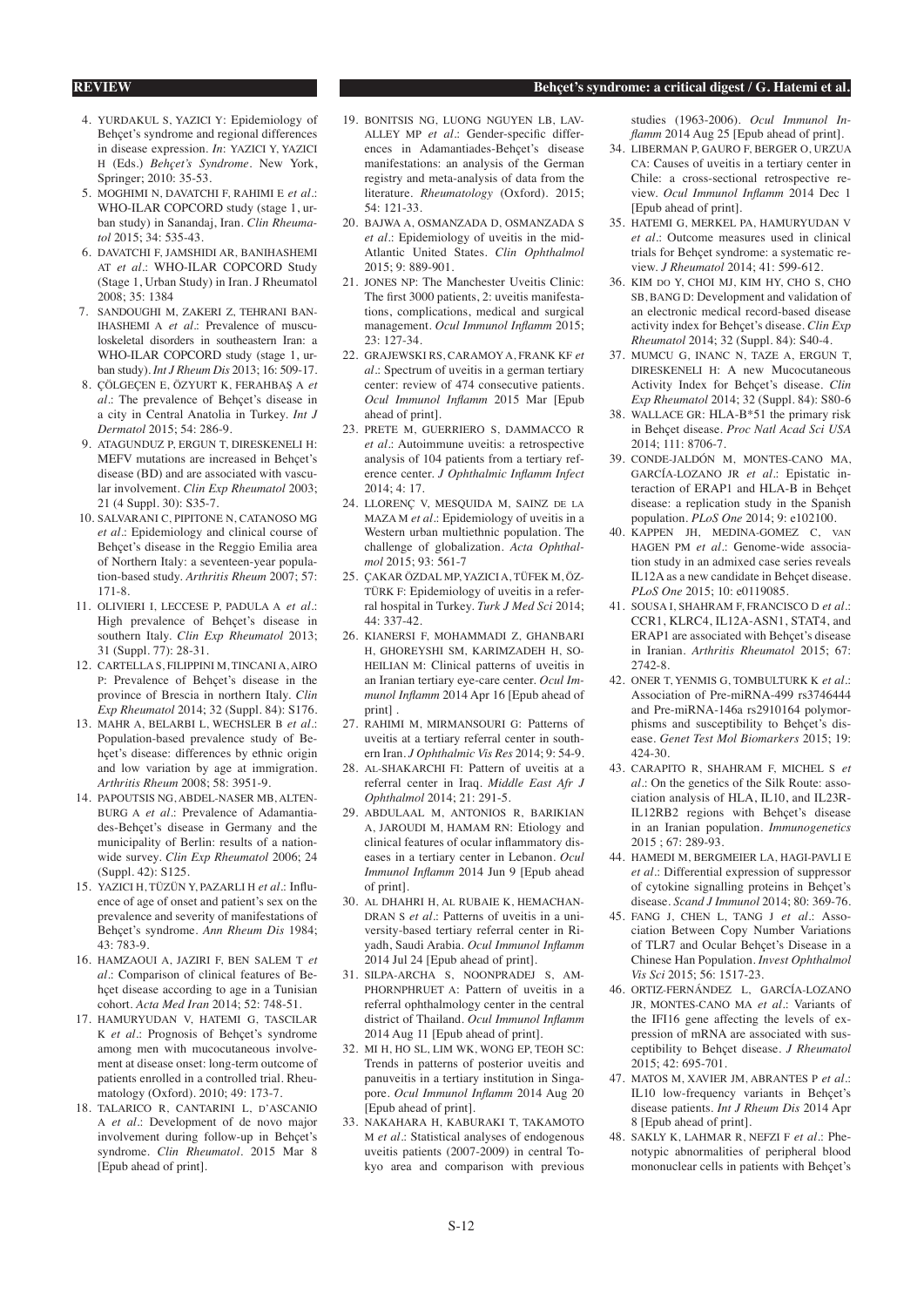disease and association with HLA-B51 expression. *Immunol Invest* 2014; 43: 463-78.

- 49. DENG X, SU Y, WU H *et al.*: The role of microRNAs in autoimmune diseases with skin involvement. *Scand J Immunol* 2015; 81: 153-65.
- 50. KANG EH, CHOI JY, LEE YJ *et al.*: Single nucleotide polymorphisms in IL-10-mediated signalling pathways in Korean patients with Behçet's disease. *Clin Exp Rheumatol* 2014; 32 (Suppl. 84): S27-32.
- 51. HAMZAOUI A, KLII R, HARZALLAH O *et al.*: Polymorphism of interleukin 6 -174 G/C in Behcet disease: case series and review of literature. *Acta Med Iran* 2014; 52: 811-5.
- 52. NAOUALI A, KAABACHI W, TIZAOUI K *et al.*: Association of MMP-9 gene polymorphisms with Behçet's disease risk. *Immunol Lett* 2015; 164: 18-24.
- 53. LI K, HOU S, QI J, KIJLSTRA A, YANG P: A variant of CLEC16A gene confers protection for Vogt-Koyanagi-Harada syndrome but not for Behçet's disease in a Chinese Han population. *Exp Eye Res* 2015; 132:  $225 - 30$
- 54. YENMIS G, ONER T, CAM C *et al.*: Association of NFKB1 and NFKBIA polymorphisms in relation to susceptibility of Behçet's disease. *Scand J Immunol* 2015; 81: 81-6.
- 55. YALÇIN B, ATAKAN N, DOGAN S: Association of interleukin-23 receptor gene polymorphism with Behçet disease. *Clin Exp Dermatol* 2014; 39: 881-7.
- 56. PARK SR, PARK KS, PARK YJ, BANG D, LEE ES: CD11a, CD11c, and CD18 gene polymorphisms and susceptibility to Behçet's disease in Koreans. *Tissue Antigens* 2014; 84: 398-404.
- 57. ABDEL GALIL SM, HAGRASS HA: The role of CTLA-4 exon-1 49 A/G polymorphism and soluble CTLA-4 protein level in egyptian patients with Behçet's disease. *Biomed Res Int* 2014; 2014: 513915.
- 58. HAZZAA HH, RASHWAN WA, ATTIA EA: IL-18 gene polymorphisms in aphthous stomatitis vs. Behçet's disease in a cohort of Egyptian patients. *J Oral Pathol Med* 2014; 43: 746-53.
- 59. SHI Y, JIA Y, HOU S *et al.*: Association of a TNIP1 polymorphism with Vogt-Koyanagi-Harada syndrome but not with ocular Behçet's disease in Han Chinese. *PLoS One*.  $2014.9: e95573.$
- 60. WU Z, CHEN H, SUN F *et al.*: PTPN2 rs1893217 single-nucleotide polymorphism is associated with risk of Behçet's disease in a Chinese Han population. *Clin Exp Rheumatol* 2014; 32 (Suppl. 84): S20-6.
- 61. BETTENCOURT A, LEAL B, CARVALHO C *et al.*: CC chemokine receptor polymorphism CCR5Δ32 in Portuguese Behçet's disease patients. *Clin Exp Rheumatol* 2014; 32 (Suppl. 84): S72-4.
- 62. OGUZ E, DEMIRYUREK AT, PEHLIVAN Y *et al.*: Association of Rho-kinase 1 (ROCK1) gene polymorphisms with Behçet's disease. *Mol Diagn Ther* 2014; 18: 419-26.
- 63. XIANG Q, CHEN L, HOU S *et al.*: TRAF5 and TRAF3IP2 gene polymorphisms are associated with Behçet's disease and Vogt-Koyanagi-Harada syndrome: a case-control study. *PLoS One* 2014; 9: e84214.
- 64. TALAAT RM, ASHOUR ME, BASSYOUNI IH, RAOUF AA: Polymorphisms of interleukin 6 and interleukin 10 in Egyptian people with Behçet's disease. *Immunobiology* 2014; 219: 573-82.
- 65. KOLAHI S, KHABBAZI A, KHODADADI H *et al.*: Vitamin D receptor gene polymorphisms in Iranian Azary patients with Behçet's disease. *Scand J Rheumatol* 2015; 44: 163-7.
- 66. SEOUDI N, BERGMEIER LA, HAGI-PAVLI E, BIBBY D, FORTUNE F: The seroprevalence and salivary shedding of herpesviruses in Behçet's syndrome and recurrent aphthous stomatitis. *J Oral Microbiol* 2015; 7: 27156.
- 67. ERDEN I, DEMIR B, UÇAK H, CICEK D, DERTLIOĞLU SB, AYDIN S: Serum salusin-α and salusin-β levels in patients with Behçet's disease. *Eur J Dermatol* 2014; 24: 577-82.
- 68. BASSYOUNI IH, SHARAF M, WALI IE, MAN-SOUR HM: Clinical significance of Angiopoietin-1 in Behçet's disease patients with vascular involvement. *Heart Vessels* 2015 May 12 [Epub ahead of print].
- 69. CONSOLANDI C, TURRONI S, EMMI G *et al.*: Behçet's syndrome patients exhibit specific microbiome signature. *Autoimmun Rev* 2015; 14: 269-76.
- 70. AREVALO JF, LASAVE AF, Al JINDAN MY *et al.*: KKESH Uveitis Survey Study Group; Uveitis in Behçet disease in a tertiary center over 25 years: *Am J Ophthalmol* 2015; 159: 177-84.e1-2.
- 71. ALIBAZ-ONER F, KARADENIZ A, YLMAZ S *et al.*: Behçet disease with vascular involvement: effects of different therapeutic regimens on the incidence of new relapses. *Medicine* (Baltimore) 2015; 94: e494.
- 72. WU X, LI G, HUANG X *et al.*: Behçet's disease complicated with thrombosis: a report of 93 Chinese cases. *Medicine* (Baltimore) 2014; 93: e263.
- 73. UGURLU S, SEYAHI E, YAZICI H: Prevalence of angina, myocardial infarction and intermittent claudication assessed by Rose Questionnaire among patients with Behçet's syndrome. *Rheumatology* (Oxford) 2008; 47: 472-5.
- 74. UGURLU S, SEYAHI E, OKTAY V *et al.*: Venous claudication in Behcet's disease. *J Vasc Surg* 2015 Apr 21.
- 75. SEYAHI E, CAGLAR E, UGURLU S *et al.*: An outcome survey of 43 patients with Budd-Chiari syndrome due to Behçet's syndrome followed up at a single, dedicated center. *Semin Arthritis Rheum* 2015; 44: 602-9.
- 76. DESBOIS A, RAUTOU P, BIARD L *et al.*: Behçet's disease in Budd-Chiari syndrome. *Orphanet J Rare Dis* 2014; 9: 104.
- 77. AMBROSE N, PIERCE IT, GATEHOUSE PD, HASKARD DO, FIRMIN DN: Magnetic resonance imaging of vein wall thickness in patients with Behçet's syndrome. *Clin Exp Rheumatol* 2014; 32 (Suppl. 84): S99-102
- 78. KANTARCI F, SEYAHI E: Vein wall imaging in Behçet's syndrome. *Clin Exp Rheumatol*  2014; 32 (Suppl. 84): S7-8.
- 79. DOMINGOS J, FERRÃO C, RAMALHO J *et al.*: Characteristics of Neuro-Behçet's Disease in a Case-Series from a Single Centre in Northern Portugal. *Eur Neurol* 2015; 73: 321-8.
- 80. MOHAMED C, NAJIB K, ESSAADOUNI L: Radiological findings in Behçet disease. *Pan Afr Med J* 2015; 20: 51.
- 81. HIROHATA S, KIKUCHI H, SAWADA T *et al.*: Retrospective analysis of long-term outcome of chronic progressive neurological manifestations in Behçet's disease. *J Neurol Sci* 2015; 349: 143-8.
- 82. FATEMI A, SHAHRAM F, AKHLAGHI M, SMI-LEY A, NADJI A, DAVATCHI F: Prospective study of articular manifestations in Behçet's disease: five-year report. *Int J Rheum Dis* 2015 Jun 25 [Epub ahead of print].
- 83. HATEMI G, FRESKO I, TASCILAR K, YAZICI H: Increased enthesopathy among Behçet's syndrome patients with acne and arthritis: an ultrasonography study. *Arthritis Rheum*  $2008:58:1539-45$ .
- 84. BATMAZ I, KARA M, TIFTIK T, YILDIZ M, ÇEVIK R, ÖZÇAKAR L: Ultrasonographic measurement of the femoral cartilage thickness in patients with Behçet's disease. *West Indian Med J* 2015; 63.
- 85. ZHENG W, LLG, ZHOU M, CHEN L, TIAN X ZHANG F: Renal involvement in Chinese patients with Behçet's disease: a report of 16 cases. *Int J Rheum Dis* 2015 Jan 3 [Epub ahead of print].
- 86. UGURLU N, BOZKURT S, BACANLI A, AKMAN-KARAKAS A, UZUN S, ALPSOY E: The natural course and factors affecting severity of Behçet's disease: a single-center cohort of 368 patients. *Rheumatol Int* 2015 Jun 18 [Epub ahead of print].
- 87. SAYGIN C, UZUNASLAN D, HATEMI G, HA-MURYUDAN V: Suicidal ideation among patients with Behçet's syndrome. *Clin Exp Rheumatol* 2015; 33 (Suppl. 94): S30-35.
- 88. MEHTA P, AMBROSE N, HASKARD DO: Work-related disability in Behçet's syndrome: a British case series. *Clin Exp Rheumatol* 2014; 32 (Suppl. 84): S173-4.
- 89. SEYAHI E, YAZICI H: Behçet's syndrome: pulmonary vascular disease. *Curr Opin Rheumatol* 2015; 27: 18-23.
- 90. VAIOPOULOS AG, SFIKAKIS PP, KANAKIS MA, VAIOPOULOS G, KAKLAMANIS PG: Gastrointestinal manifestations of Behçet's disease: advances in evaluation and management. *Clin Exp Rheumatol* 2014; 32 (Suppl. 84): S140-8.
- 91. YAZISIZ V: Similarities and differences between Behcet's disease and Crohn's disease. *World J Gastrointest Pathophysiol* 2014; 5: 228-38.
- 92. SKEF W, HAMILTON MJ, ARAYSSI T: Gastrointestinal Behçet's disease: a review. *World J Gastroenterol* 2015; 21: 3801-12.
- 93. BEN-CHETRIT E: Behçet's syndrome and pregnancy: course of the disease and pregnancy outcome. *Clin Exp Rheumatol* 2014; 32 (Suppl. 84): S93-8.
- 94. ESATOGLU SN, HATEMI G, SALIHOGLU A, HATEMI I, SOYSAL T, CELIK AF: A reappraisal of the association between Behçet's disease, myelodysplastic syndrome and the presence of trisomy 8: a systematic literature review. *Clin Exp Rheumatol* 2015 33 (Suppl. 94): S145-51.
- 95. UNIZONY SH, KIM ND, HOANG MP: Case Records of the Mass General Hospital. Case 7-2015: A 25-year-old man with oral ulcers,